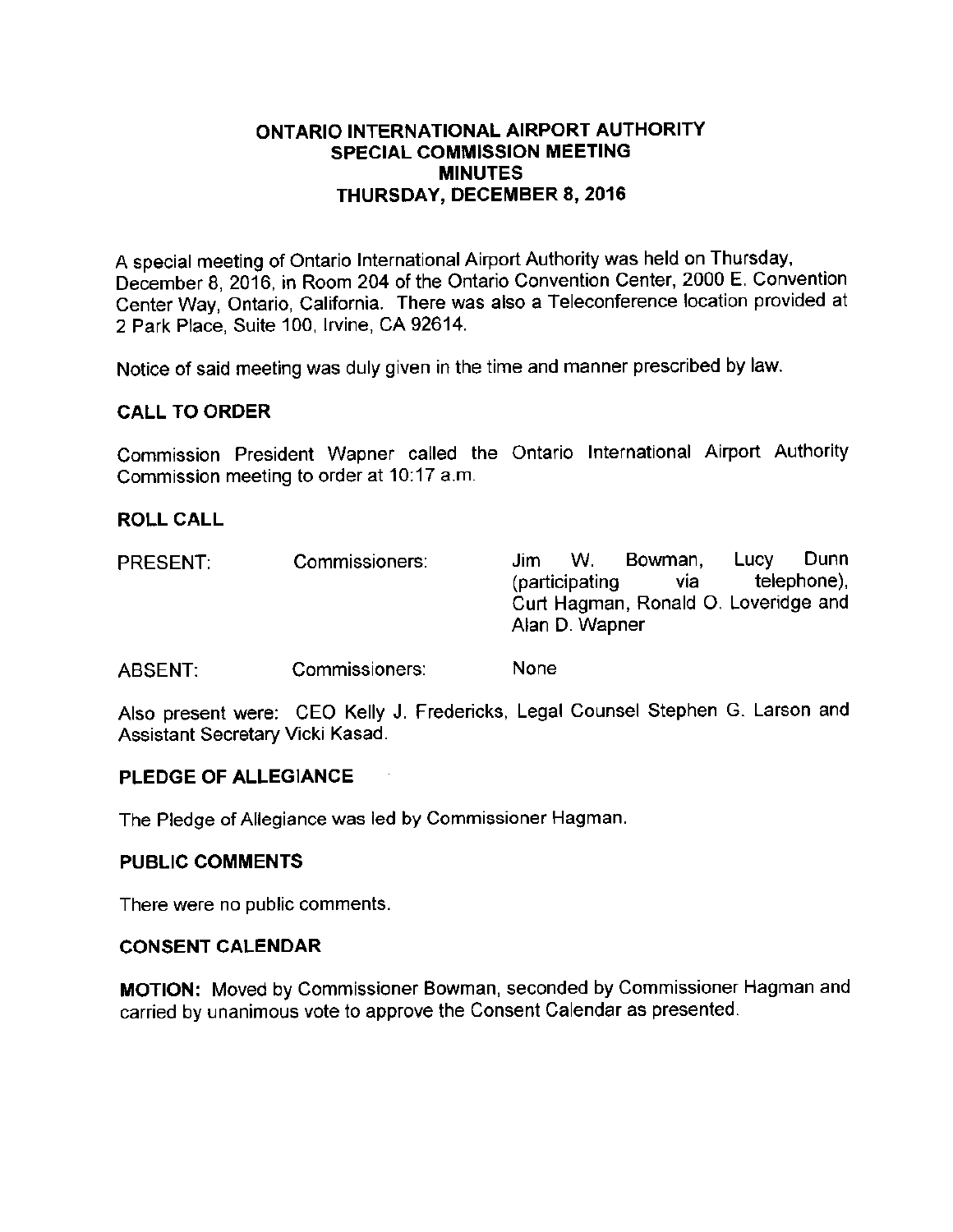#### APPROVAL OF MINUTES  $1<sub>1</sub>$

Approved the Minutes for the special meeting of the Ontario International Airport Authority on November 7, 2016, as on file with the Secretary/ Assistant Secretary.

# ADMINISTRATIVE REPORTS/DISCUSSION/ACTION

# 2. A RESOLUTION OF THE ONTARIO INTERNATIONAL AIRPORT AUTHORITY TO APPROVE AND ADOPT BYLAWS

Secretary Dunn indicated that she believed there were some inconsistencies and redundancies between the Bylaws and the Joint Powers Agreement. She further indicated that she would appreciate if Legal Counsel and the CEO would take another look at the document for clean-up. She advised that she didn't like electing the Assistant Secretary, as she was more comfortable appointing an Assistant Secretary. She stressed the importance of the Bylaws being consistent with other documents the Authority is required to comply with. Legal Counsel Larson indicated that changing from election to appointment would require a change in the JPA. President Wapner suggested that "elect" was a typographical error and should have been select".

MOTION: Moved by Secretary Dunn, seconded by Commissioner Hagman to adopt Resolution No. 2016-014 and approve the Bylaws provided that the document be sent back to review for redundancies and inconsistencies.

RESOLUTION NO. 2016-014 A RESOLUTION OF THE ONTARIO INTERNATIONAL AIRPORT AUTHORITY TO APPROVE AND ADOPT BYLAWS.

CEO Fredericks inquired about the inclusion of Legal Counsel review verbiage in the staff report. Secretary Dunn indicated that her concern was specifically being sure all of the operating documents were consistent.

The foregoing motion carried by unanimous vote

 $\bar{z}$ 

# 3. A RESOLUTION OF THE ONTARIO INTERNATIONAL AIRPORT AUTHORITY AMENDING RESOLUTION NO. 12-002 AND ESTABLISHING THE DATE, TIME AND LOCATION FOR REGULAR AUTHORITY MEETINGS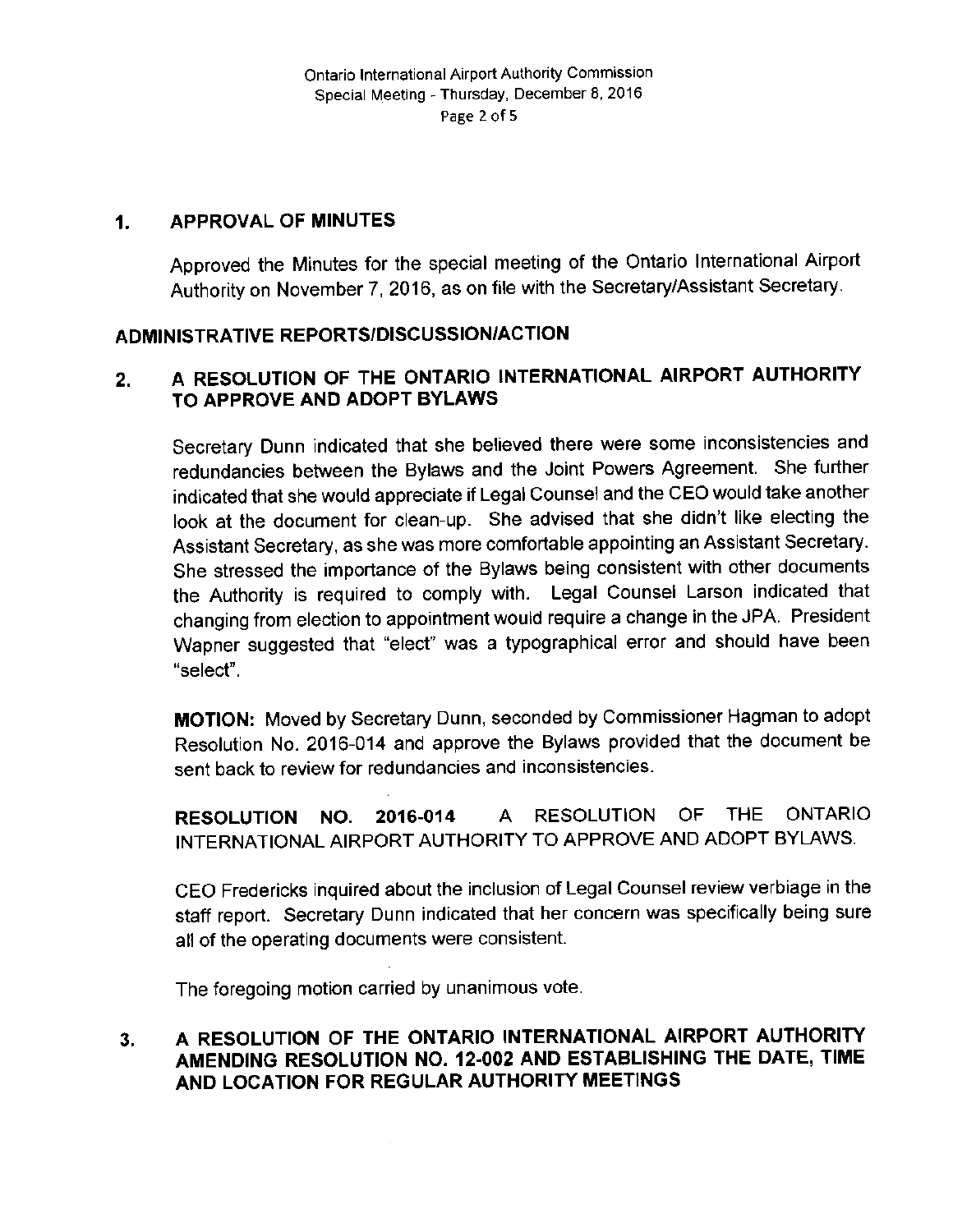## Ontario International Airport Authority Commission Special Meeting - Thursday, December 8, 2016 Page <sup>3</sup> of 5

President Wapner noted that the future meeting location would be at the Ontario International Airport, but questioned the date and time, noting he would like to work around everyone's schedules. He indicated that the latest suggestion was the 4<sup>th</sup> Tuesday of each month. Commissioner Hagman indicated that he would have a potential conflict on Tuesday mornings. President Wapner suggested 4 p.m. on the 4th Tuesday. There was general discussion of the potential of 3 p. m. or 4 p. m. and the Board decided on 3 p.m. on the 4<sup>th</sup> Tuesday of each month.

MOTION: Moved by Commissioner Bowman, seconded by Commissioner Hagman and carried by unanimous vote to adopt Resolution No. 2016-015 as amended to show the time and date of meetings as 3 p.m. on the 4<sup>th</sup> Tuesday of each month.

RESOLUTION NO. 2016-015 A RESOLUTION OF THE ONTARIO<br>INTERNATIONAL AIRPORT AUTHORITY COMMISSION AMENDING INTERNATIONAL AIRPORT AUTHORITY COMMISSION RESOLUTION NO. 12-002 AND DESIGNATING THE AUTHORITY'S DATE, TIME AND LOCATION FOR REGULAR AUTHORITY MEETINGS.

# COMMISSIONER MATTERS

President Wapner requested an update on the wind damage at the airport during the previous weekend. CEO Fredericks indicated that it was currently under repair and efforts were under way to mitigate and prevent future damage. He advised that the airport was 100% operational and staff had made a great team effort on the clean-up.

Commissioner Hagman expressed thanks to staff for their assistance in responding to interest on the airport, noting that he brings three or four interested parties a week. He thanked staff for their response.

# STAFF MATTERS

CEO Fredericks commented on this being the last meeting at the Convention Center, but stressed that staff is working on having the new facility ready for the January meeting. He further commented that they are working on staffing with LAWA, and that should be finalized in the first quarter of 2017. He addressed ground transportation, specifically ride -share programs, and suggested that programs should be available by April, 2017. He stressed the cooperative and collaborative relationship that continues with City staff and expressed appreciation for that partnership.

CEO Fredericks showed portions of a new presentation they gave in Chino Hills recently to market the airport.

Vice President Loveridge questioned the wind damage noted earlier. CEO Fredericks commended Bruce Atlas's leadership in addressing the wind damage on Friday, noting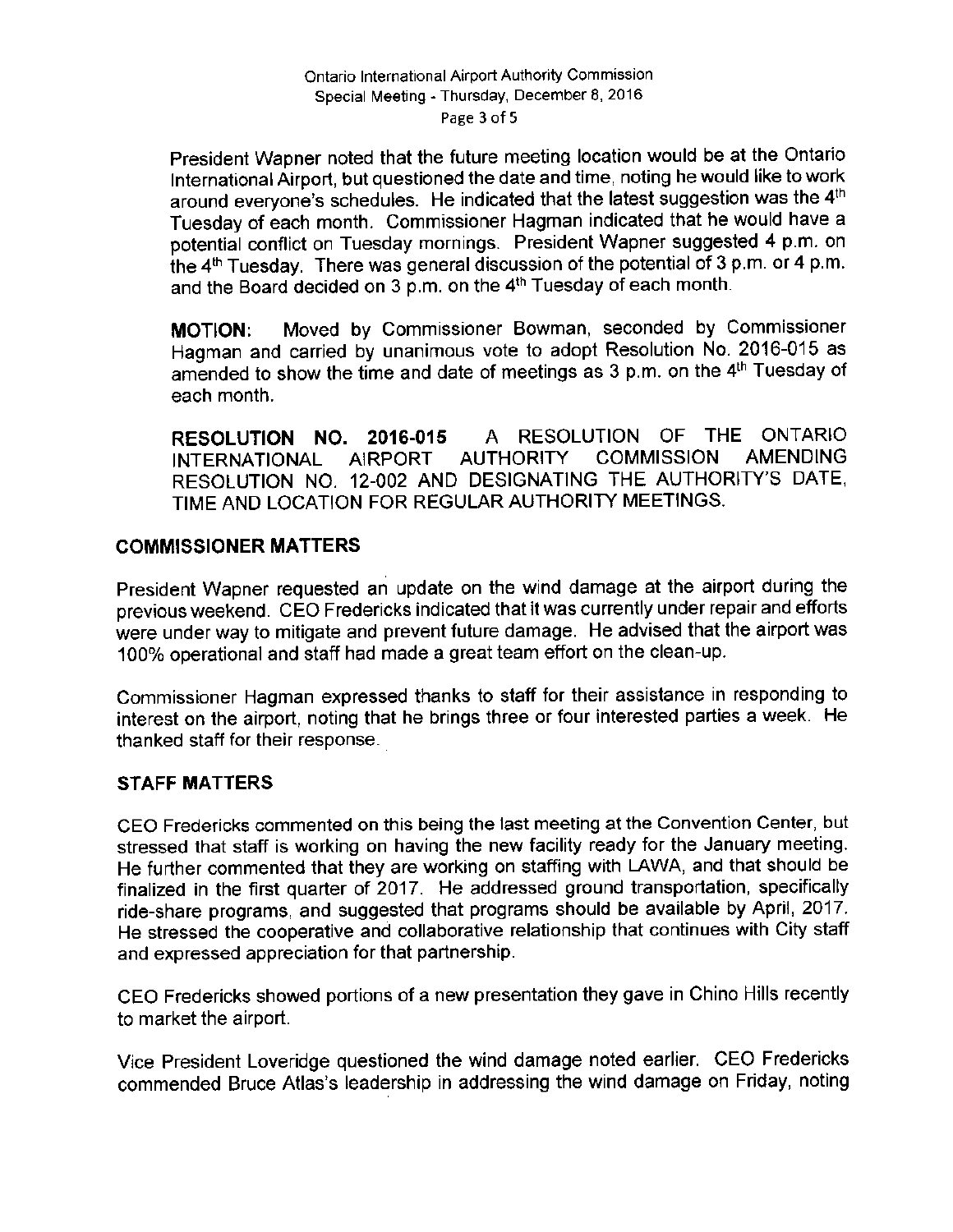## Ontario International Airport Authority Commission Special Meeting - Thursday, December 8, 2016 Page 4 of <sup>5</sup>

the efforts to minimize the operational impact to guests. He indicated that the winds were an unusual circumstance with reports of 80 mph winds.

CEO Fredericks noted that Mr. Atlas is working to establish a new culture of cooperation<br>among departments and indicated that the public safety transition is going very well. He among departments and indicated that the public safety transition is going very well. He noted that from a facilities standpoint, the Authority has purchased a " fixer-upper", but there are experienced people in every department.

CEO Fredericks continued with portions of the presentation highlighting the mission statement, makeup of the board, how ONT is funded, an overview of development, the importance of growth by FEDEX and UPS, etc. He addressed the concessions plan, and noted that parking is a huge revenue matter. He commented on the air service, stressing the unused capacity and the pursuit of international markets. He indicated that staff is looking at every aspect of customer service including the new pre security concessions, looking at every aspect of customer service including the new pre security concessions, the welcome center, and a stronger police presence. He noted the efforts to heighten awareness of ONT, and the new website being constructed at flyontario. com. He also noted that staff is working with the Marketing Ad Hoc Committee to develop a new logo.

Vice President Loveridge questioned the e- commerce ranking information. CEO Fredericks indicated that ONT is ranked the 15<sup>th</sup> busiest cargo airport. Vice President Loveridge inquired what hours the terminals are open, noting recent comments he received from someone who arrived for an early morning flight to find the doors locked. CEO Fredericks indicated that the doors open at 4: 00 a. m., the checkpoints open at 4:30 a.m., with the first departure at 5:55 a.m. He noted that the doors are closed for about two hours over night.

Chief Development Officer Thorpe presented traffic trends at the airport, noting that the first ten months of the year were virtually unchanged. International traffic was down 4. 5% due to cancellation of Mexico City service. Domestic traffic showed positive growth for a second month. He addressed the passenger decrease over the last 15 years, noting there is not an economic explanation for it. He addressed the leakage analysis and explained the primary and secondary catchment areas.

Chief Financial Officer Reynolds noted that the financial objectives are really strategic objectives, which include reducing costs, developing business, expanding air series, and providing customer -friendly facilities and services. He stressed the importance of prudent debt and investment policies.

CEO Fredericks indicated that the staff is in the process of working toward next year's budget for implementation July 1, 2017, and preparing a quarterly budget statement in detail.

Chief Marketing Officer Adamus indicated that the leadership of Chief Operating Officer Atlas and Director of Human Resources Sandy Collier has set a tone for the rest of the staff. He noted that he is studying ways to improve the customer experience with things